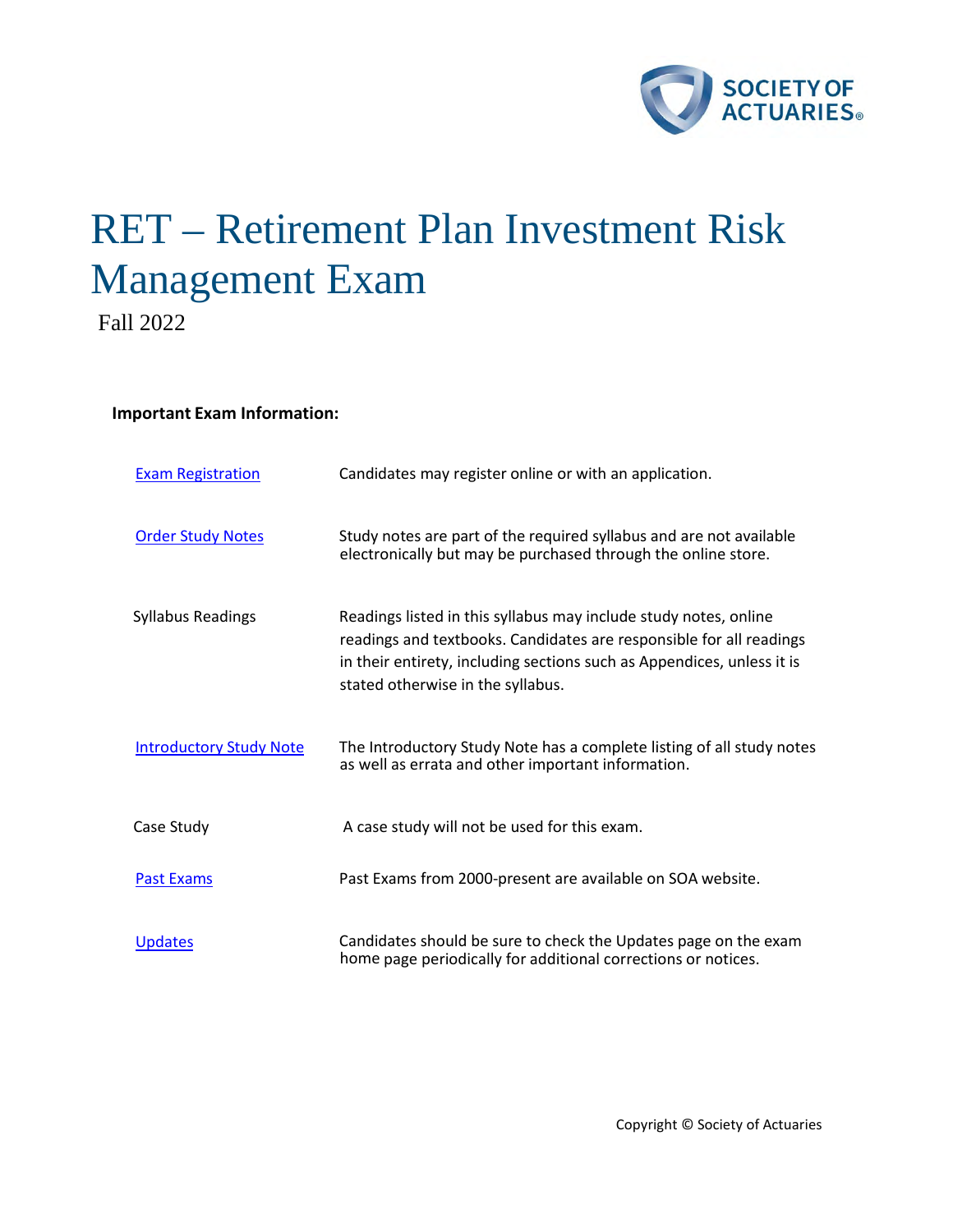# 1. **Topic: Investments and Asset Allocation**

#### **Learning Objectives**

The candidate will understand the issues facing retirement plan sponsors regarding investment of fund assets.

#### **Learning Outcomes**

The Candidate will be able to:

- a) Assess the different types and combinations of investment vehicles for providing retirement benefits given the particulars of the stakeholders' financial circumstances, philosophy, industry, work force and benefit package
- b) Distinguish the various strategies, approaches and techniques used to manage retirement fund assets
- c) Assess a Statement of Investment Policy
- d) Assess the potential effects of various investments and investment policies on all of the stakeholders, including tax implications
- e) Describe the regulatory restrictions on and guidelines for retirement plan assets
- f) Identify and assess the sources of investment risk applicable to retirement fund assets
- g) Solve for a measure of investment performance relevant to a given benchmark

#### **Resources**

- *Modern Investment Management*, Litterman, Robert, 2003
	- o Ch. 2, 17, 22, 23, 24, 27 (pp. 501-505) & Ch. 28 (pp. 516-520)
- *Fundamentals of Private Pensions,* McGill, Dan, 9th Edition, 2010
	- o Ch. 26, 27 & 28
- *Morneau Shepell Handbook of Canadian Pension and Benefit Plans*, 17th Edition, 2020
	- o Ch. 7
- RPIRM-103-15: Fiduciary Liability Issues for Selection of Investments
- RPIRM-104-15: Maginn and Tuttle, *Managing Investment Portfolios*, 3rd Edition, Ch. 12 (sections 1-6)
- RPIRM-108-13: Introduction and Overview of Retirement Plan Investments
- RPIRM-132-14: CAPSA, Guideline No. 6, Pension Plan Prudent Investment Practices Guideline
- RPIRM-134-14: Liability-Responsive Asset Allocation, Russell Research
- RPIRM-143-17: Attracting Pension Plan Assets: What Alternative Investment Managers Need to Know
- RPIRM-144-17: Patient Capital, Private Opportunity: The Benefits and Challenges of Illiquid Alternatives
- RPIRM-151-18: Designing the Future of Target-Date Funds
- RPIRM-158-19: Your Guide to Investing in Commodities
- RPIRM-160-19: Factor Investing and Adaptive Skill: 10 Observations on Rules-Based Equity Strategies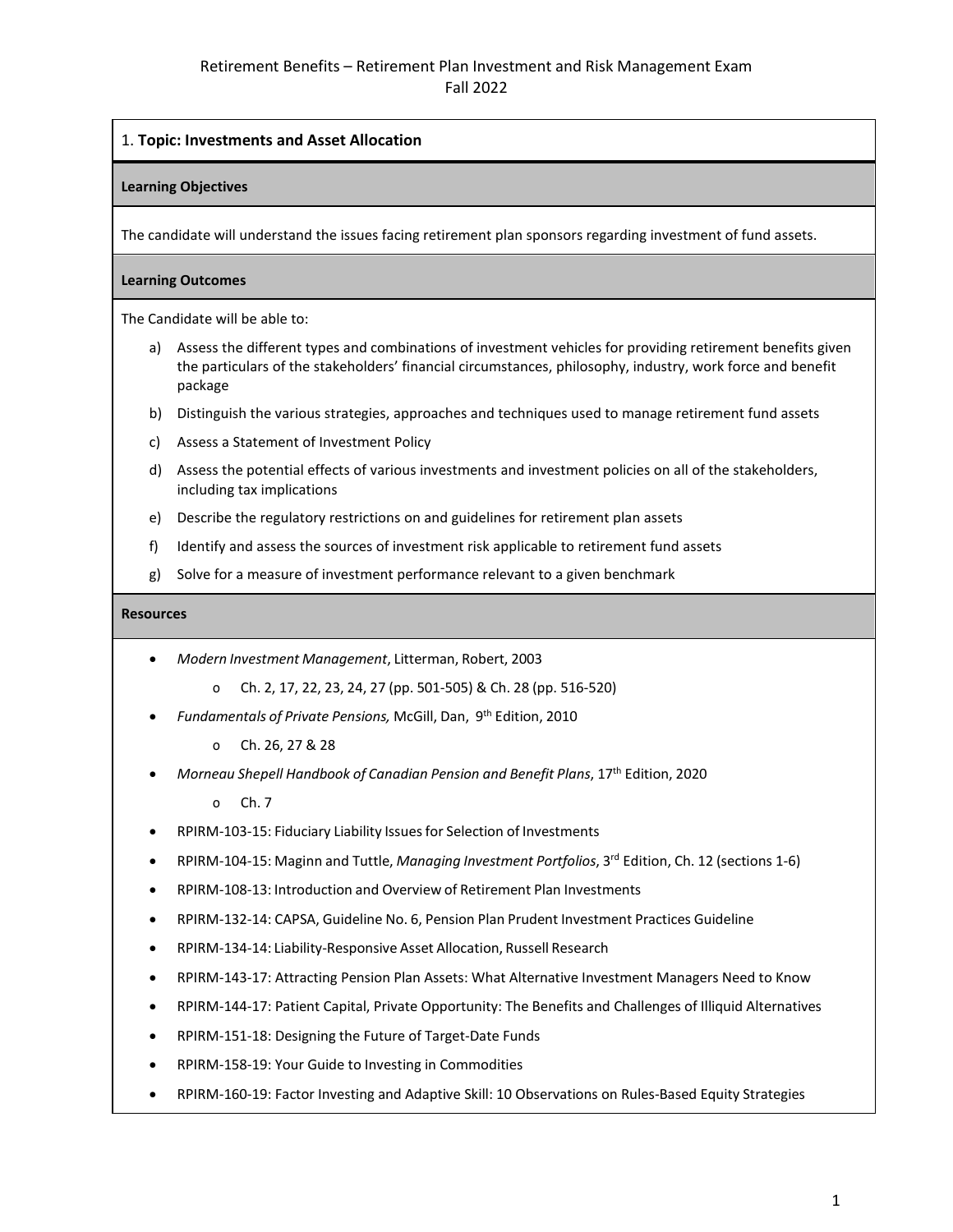# 2. **Topic: Investment Risk Management**

#### **Learning Objectives**

The candidate will recognize and appropriately reflect the role of plan investments in managing plan sponsor risk and make recommendations.

#### **Learning Outcomes**

The Candidate will be able to:

- a) Evaluate the interaction of plan investments with plan design, valuation, accounting and funding
- b) Evaluate the interaction and relationship between plan investments and valuation assumptions/methods
- c) Evaluate how factors including cash flow requirements, various plan designs and various economic environments affect setting investment strategy
- d) Apply and evaluate strategies and techniques for asset/liability management
- e) Provide advice and analysis to plan sponsors regarding the mitigation of investment risks

#### **Resources**

- *Fundamentals of Private Pensions,* McGill, Dan, 9th Edition, 2010
	- o Ch. 27
- RPIRM-112-13: Asset/Liability Modeling and Asset Allocation for Pension Plans
- RPIRM-115-13: Pensions in the Public Sector, Ch. 9
- RPIRM-134-14: Liability-Responsive Asset Allocation, Russell Research
- RPIRM-136-15: Longevity Risk Management: New Tools for Defined Benefit Pension Plans
- RPIRM-138-16: FSCO's IGN 001 Buy in Annuities for Defined Benefit Plans
- RPIRM-139-16: FSCO's IGN 002 Prudent Investment Practices for Derivatives
- RPIRM-140-16: OSFI's Policy Advisory #2014-002- Longevity Insurance and Longevity Swaps
- RPIRM-147-17: Charting the Course: a framework to evaluate pension de-risking strategies (excludingAppendices)
- RPIRM-148-17: Key Rate Durations: Measures of Interest Rate Risks
- RPIRM-149-17: Practical De-Risking Solutions: Asset Duration and Interest Rate Risk
- RPIRM-150-17: De-risking in a Low Interest Rate Environment
- RPIRM-152-18: Pension Plan Immunization Strategies: How Close Can You Get?
- RPIRM-163-21: Liability Driven Investment Explained
- RPIRM-164-21: Liability Relative Investing
- RPIRM-165-21: A Guide to Delegated Investment Management
- [Pension Risk Transfer: Evaluating Impact and Barriers for Derisking Strategies,](https://www.soa.org/globalassets/assets/files/resources/research-report/2021/2021-pension-risk-transfer.pdf) Jun 2021
- [New Solutions to an Age-Old Problem: Innovative Strategies for Managing Pension and Longevity Risk,](https://www.tandfonline.com/doi/pdf/10.1080/10920277.2019.1672566) Nov 2019